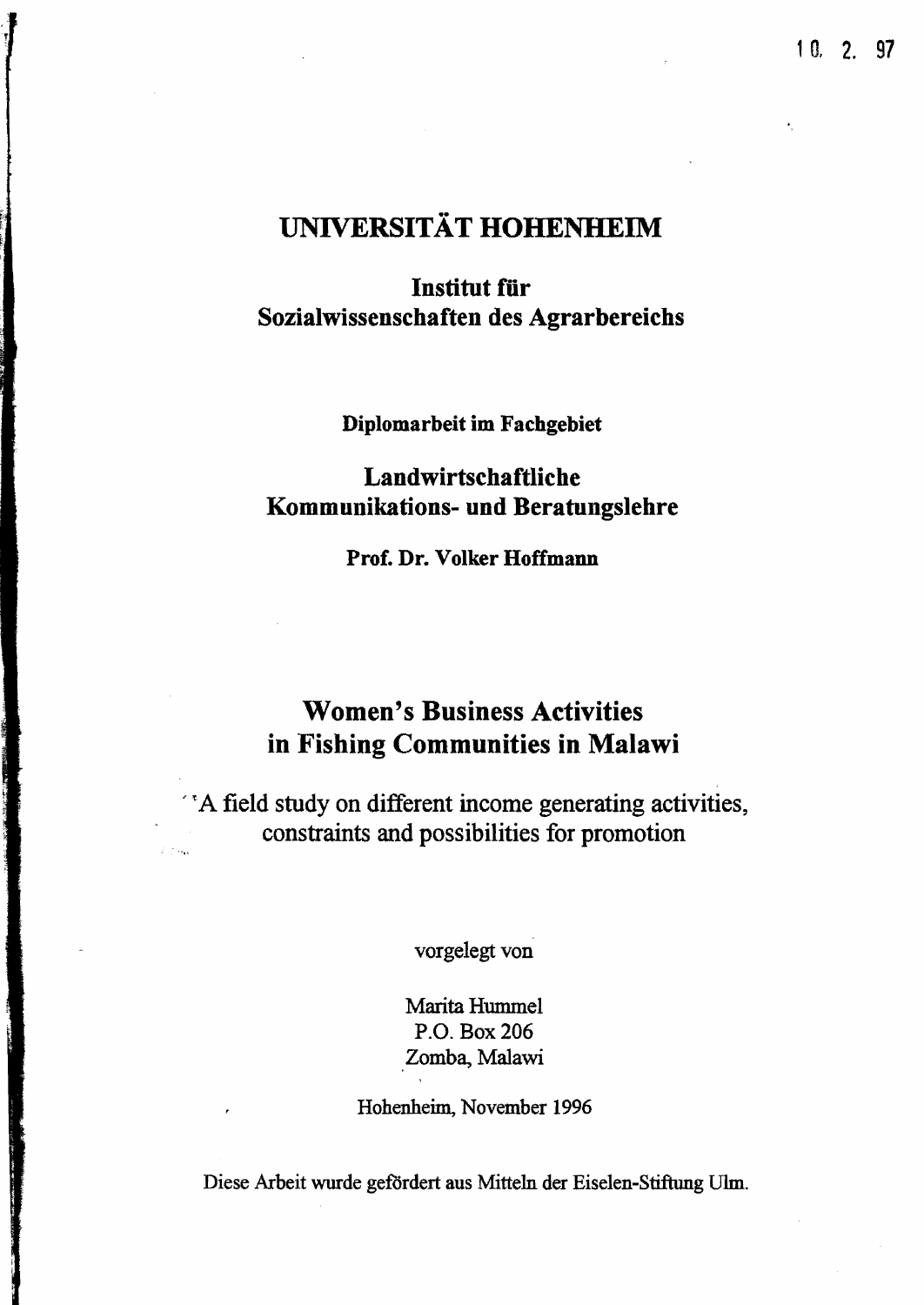## **7 Summary**

Malawi is a small landlocked country in south-eastern Africa, with a large part being covered by water bodies. It is classified under the 'least developed countries'. It has an extremely high population density and average holding sizes of 0.8 ha, resulting in 50 per cent of all smallholders living below the poverty line. The industrial sector in Malawi is suffering from limited inland demand, high transport charges and lack of qualified employees. Considering figures like population growth rate, infant and child mortality, school enrolment, Malawi is even in African terms an extremely poor country. Predominant ethnic groups are Chewa (mostly Christians) and Yao (mostly Islamic faith). Both of these ethnic groups follow the matrilineal familiy system.

This family system gives considerable weight to the 'mother' right, i.e. the right of women to remain in their village after marriage, inheriting land and the fact that men have less responsibility for the offspring.

The fishery is a very important subsector in the economy of Malawi. It provides employment and income for approximately 100,000 people. Due to an increase of fishing effort and change of fishing gear the catches declined remarkably during the last ten years. MAGFAD in conjunction with Department of Fisheries introduced a new participatory approach in the management of aquatic resources. A second main project activity is the promotion of small-scale integrated aquaculture. Conceming the promotion of women, MAGFAD concentrated up to now more on women in fish farming, but it is planned to extent these activities on women around the lake shores, since 30 per cent of all households in Malawi are female headed and in all types of households women carry out the main work in agriculture. The majority of women have very low levels of income and cannot provide for all the basic necessities of their family.

Assisting women in starting and expanding IGAs is not only increasing the economic situation of the whole family but is as well enhancing her social status and selfconfidence. Hence, the main objective of this study was to investigate the situation of existing women's groups in the area and to assess profitability, input needs and constraints of fish processing, fish trade as weIl as other IGAs done by women in the area

Essential to an improvement of the economic and social situation of women is adequate extension. The model of the psychological field and the model of driving and restraining forces are two concepts of human behaviour which are important for successful extension work

The second theoretical concept of this study is BOSERUP's theory on the situation of women in economic production and in the household in Africa. She points out that women tend to do farming on a subsistence basis, while men have more possibilities to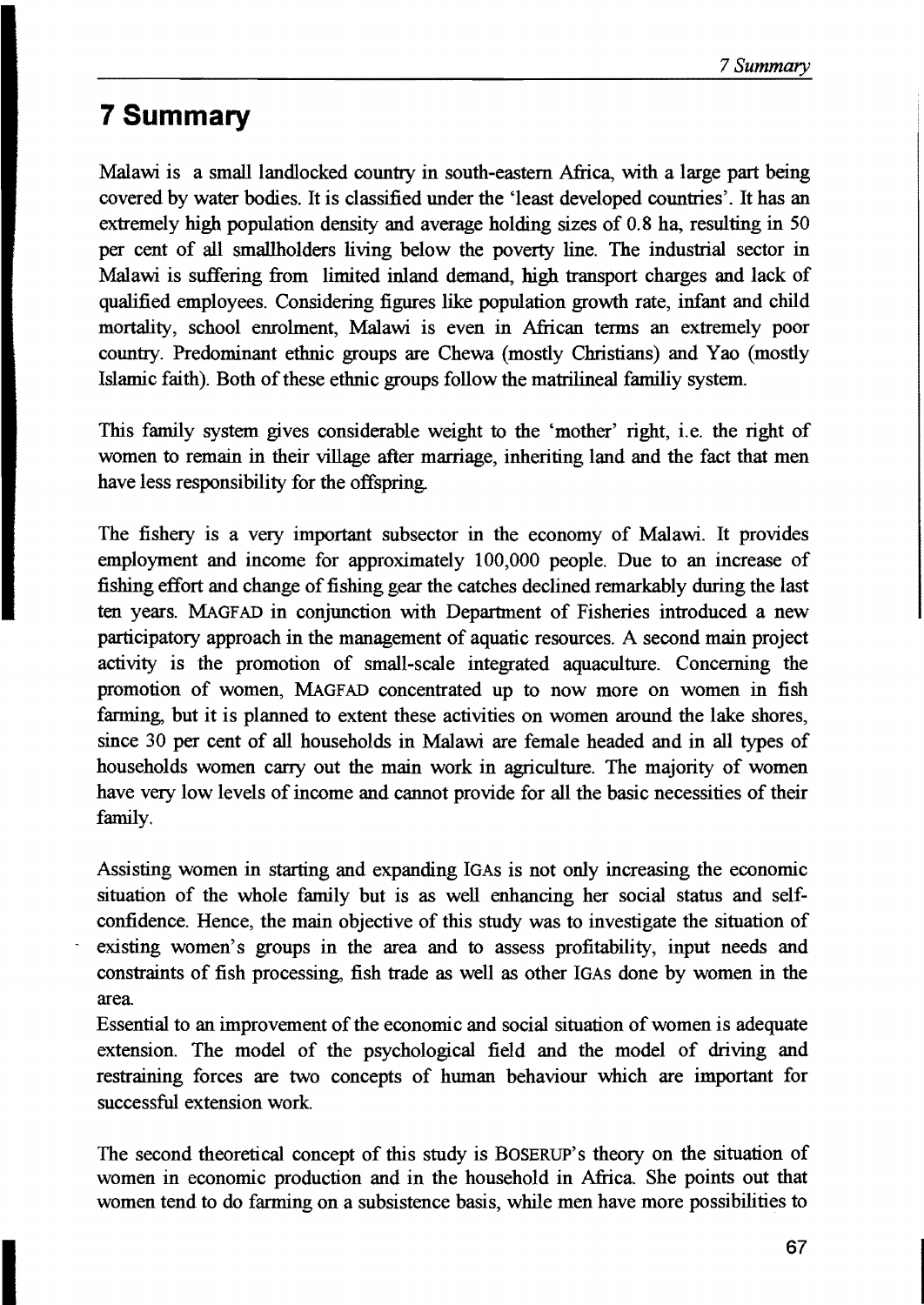go into production of cash-crops or off-farm activities. The authority of women vanished in the past decades due to commercialisation of the economy.

Another theoretical input in this study is the state-of-the-art in the gender discussion. During the past decades the policy of development organisations changed form the socalled WID-approach to the GAD-approach. While the WID approach was based on the presumption that women ought to be more involved in the economy. In order to enhance their position, the GAD approach emphasises the fact that women world-wide already play a major part in the economy of their countries, but on unfavourable terms. GAD implies that in order to achieve gender equality in society it is more effective to focus on changing the unequal relations of men and women to one another, rather than to concentrate on changing the situation of women in isolation

The study was conducted in the target area of the Malawi-German Fisheries and Aquaculture Development Project (MAGFAD) between November 1995 and April 1996.

The methodology was based on literature review, semi-structured group interviews, questionnaires and interviews with extension and senior staff of different departments plus unstructured open interviews with members of the target group, village headmen, fishermen and traders. The group interviews were conducted with groups set up by Fisheries Department Mangochi and Community Development Services Mangochi, with funding from several international organisations, namely World Bank, UNDP and Grz. Short interviews with business people were conducted following a fully structured short questionnaire.

In general, women's various duties like child rearing, household and garden work are constraints for an entrepreneurship, since it leaves only a few hours for leisure or business activities. In some groups up to 75% of group members were divorced, average number of children was 4. The rate of illiteracy was found to be higher than the official 70%, as in average only 2 out of 10-12 group members had some 3-4 years of primary education only. However, lack of education was only rarely mentioned as obstacle for business activities. Women's access to resources is limited. Despite the matrilineal family system, average plot sizes of women are smaller than men's, they achieve lower yields and many families are suffering malnutrition

Women are engaged in a large number of businesses and do often change their activities according to availability of capital and time. In fish trade the situation of women is as follows: It is quite a new kind of enterprise, which started in the 1960's. The percentage of women in fish trade varies from 10% to 80% form beach to beach. They mainly deal with smaller, less profitable species like *utaka* and *usipa.* Fish is sold either fresh sun-dried or smoked. Ways of marketing show a big variety, with a varying number of steps between producer and consumer. Whether the fish is sold in retail or to a wholesaler, at the village or in town depends on fish prices (beach and market), fish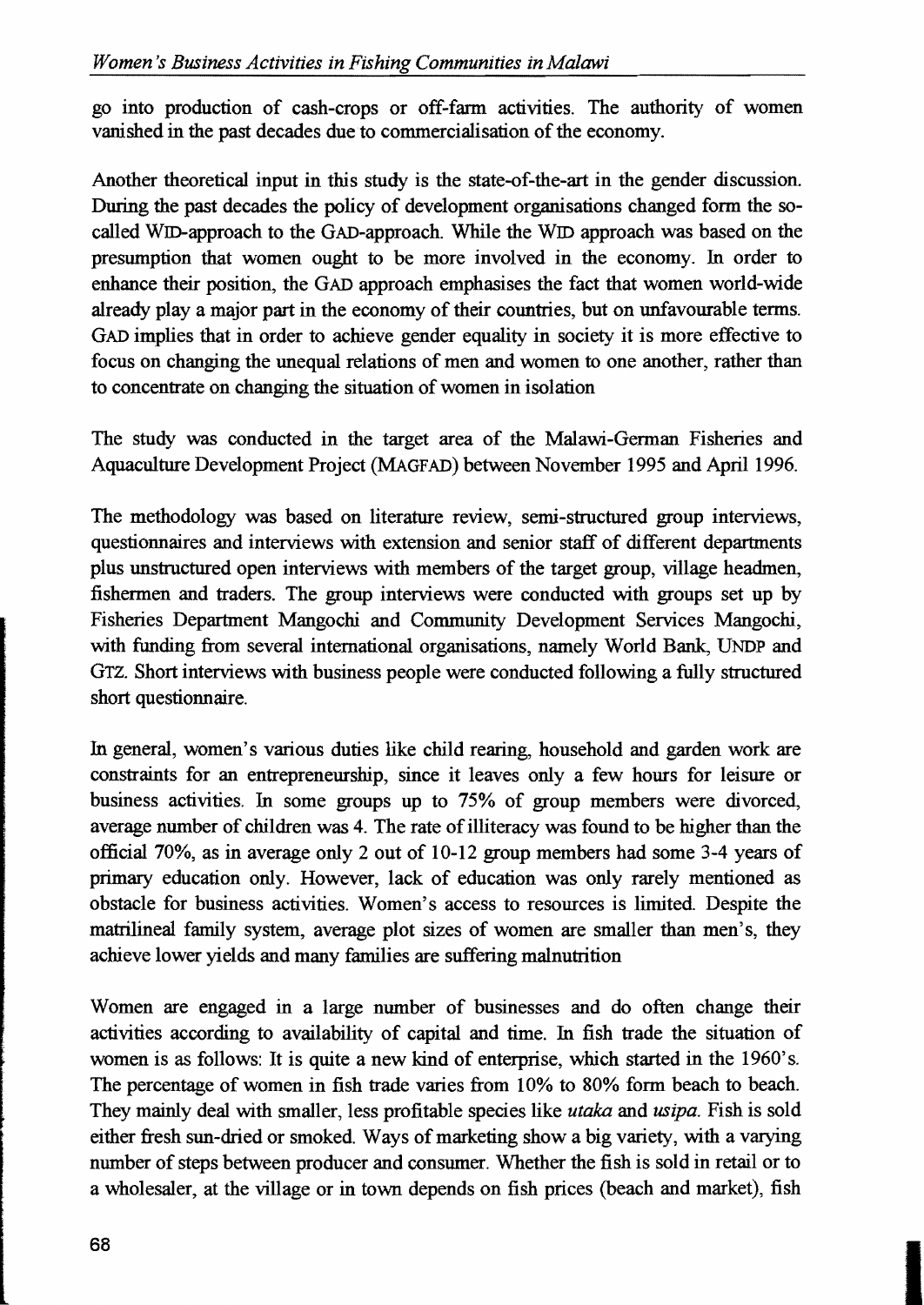species, mode of processing, capital resources, infrastructure and individual preferences. Women often prefer to seIl to wholesalers despite smaller profits for the following reasons: It is less time consuming, costs for food and accommodation are lower and it is less risky.

Rates of revenues range from 0.2 to 1.0. They depend on fish supply, fish species, mode of processing, way of marketing and amount of involved capital. The income that men derive from fish trade is much higher than women's. Reasons are: Men's average running capital is almost 5 times higher, they have more time due do less household duties and are more flexible in finding the best places for buying and selling. Additionally, men have other sources for starting capital. Many male fish traders can generate capital to start business from farming or paid work, only 27 per cent have to rely on loans or "gifts" from relatives. In contrast, women are mainly depending on formal and informal loans (72 per cent). Consequently, a large of the profits have to be spent on interest.

As key problems, male and female fish traders stated: Lack of capital, high fish prices, unreliable fish supply, transport (high charges, unreliable, bad roads), rains causing losses during processing of fish and low demand on selling markets. Most important constraint for women is insufficient capital. Since the fish prices have gone up in the past few years, many female fish traders had to drop out because they could not afford to purchase fish anymore.

Business activities outside the fishing sector are various. Most common are baking of *mandazis,* selling rice, sugar, oil, cooking rice or *nsima,* selling second hand clothes, running tea rooms or restaurants, brewing beer, etc. Women often shift from one business to another according to availability of time and capital availability. Some of these activities do not require capital input, e.g. *ganyu,* weaving mats and pottery. Incomes are very low, but are flexible in time requirement and the only choice for very poor women. Most women wish to go into trade activities because they promise higher profits. The rates of return for petty trade in the village community depend strongly on the scale of the operation and may range from 0.2 up to 1 for larger scale operations with a capital input of more than MK 1000. However, despite meagre margins, women like that sort of business, since it is very secure, no investments are needed and they are flexible in time management.

The investigated women's projects provided different sort of assistance:

- No training, no credit (landing station groups)
- Formal training, no credit (World Bank)
- Credit, no formal training (UNDP)
- Formal training and credit (GTZ)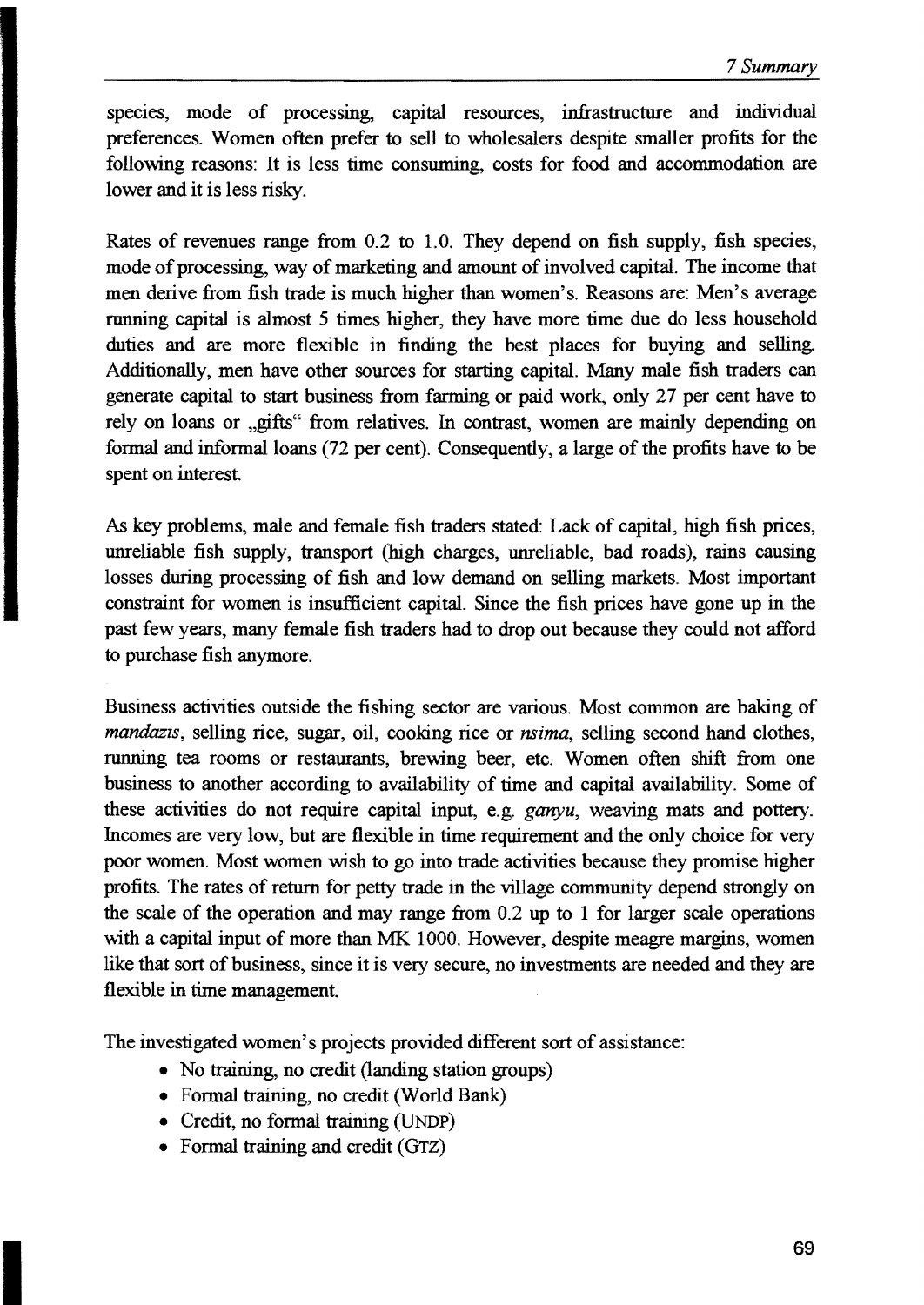The World Bank women's programme was stopped before credits were launched. Business and management training provided them some skills, but trainings could have been more efficient. Apart from that, the promise of getting credits blocked all self initiative.

The UNDP programme was more successful. With the help of a revolving fund, some groups achieved a remarkable amount of group capital and received larger credits in order to expand their businesses and women in these groups were able to improve their livelihood remarkably. The groups which did not succeed to increase their contributed money through lending out were left behind and not further assisted.

Most useful of all investigated projects was the one from GTZ/Community Services Department. It combined training and credit. It further induded a proper lending scheme: Half of the members of a group receive loans and the remainders supervise, the remaining half gets the credit after the first half has paid. Membership contributions were higher than in the UNDP project, in order to target women with a larger potential. Apparently, the strategy of targeting not the poorest women in the community proved successful although the women were complaining about high interest rate and short period and some had to struggle to pay back in time and keeping enough profit to reinvest.

The groups at Fisheries Department landing stations were formed because Fisheries Department Mangochi failed to maintain the facilities due to input-intensive technology. The handing over was done in a very poor way as the fishing community was not informed and the women did not get any advice how to run the stations successfully. Apart from that, FD still dung to a technology which is not very likely to be adopted by the local community. Apart from one, no landing station was used as a viable source of income.

Common problems of all types of groups observed were: Unsatisfactory support through extension staff concerning problems women are facing in business; poor cooperation within the groups; lack of a dear defined set of objectives, responsibilities and rights; strong influence of group officials. These observations lead to several recommendations:

- Training of extensionists should be improved and as well communication flow from village level to Fisheries Department.
- The groups should be trained on group organisation and officials should be elected. Communication and sharing of experience
- There should be more communication between the groups members so that experiences can be shared and the participation of more successful women should be encouraged in order to benefit from their experiences.
- When a group applies for credit, there should be an analysis together with the women on the potential of business.